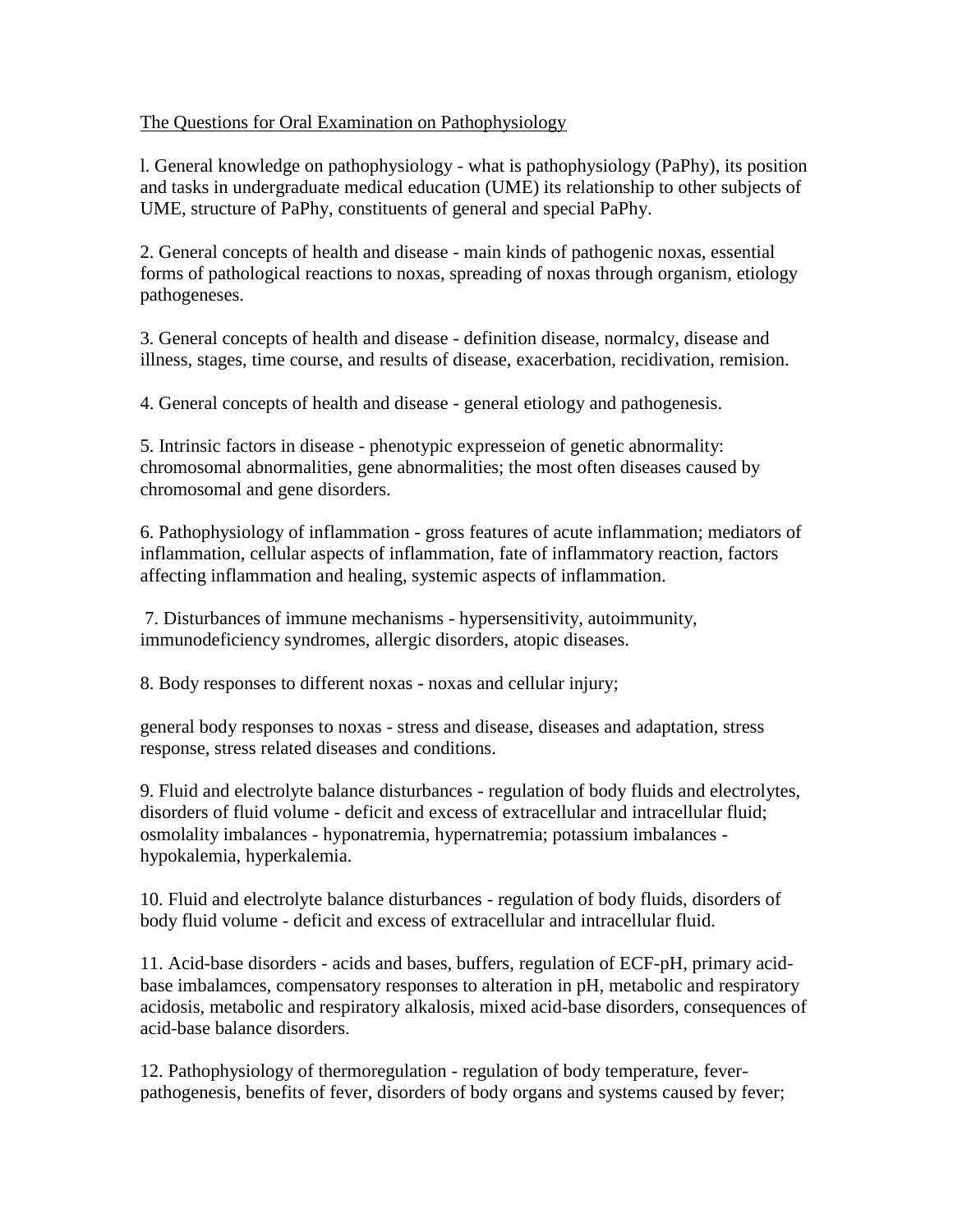hyperthermia, hypo-thermia, body temperature disturbances caused by trauma, thermal injury - burns and frostbite.

13. Pathophysiology of thermoregulation - regulation of body temperature and its disorders: fever - pathogenesis, stages, types; benefits of fever, disorders of body organs and systems induced by fever.

14. Pathophysiology of carbohydrate metabolism - disturbances of carbohydrate resorbtion; diabetes mellitus - etiopathogenesis DM type 1 and DM type 2; main symptoms and signs of DM - mechanisms involved in their development.

15. Pathophysiology of diabetes mellitus - pathogenesis of main complications of DM, explanation of their development.

16. Pathophysiology of pain - pain categories, pain threshold and tolerance, neuroanatomy of pain, pathophysiology of pain.

17. Pathophysiology of obesity - evaluation and classification of obesity, etiopathogenesis of obesity, consequences of positive energy balance.

18. Anemias caused by increased red blood cell loss - mechanisms involved in occuring this kinds of anemias (bleading, destruction), main kinds of anemias caused by increased red blood cell loss.

19. Anemias caused by decreased or defective cell production - hemoglobinopathies, impaired globin synthesis: mechanisms involved in pathogenesis of this kinds of anemias.

20. Anemias caused by decreased or defective cell production - red bloods cells membrane defects, enzyme deficiences: mechanisms involved in pathogenesis of this kinds of anemias.

21. Aplastic anemia, iron - deficiency anemia - pathogenesis and consequences.

22. Megaloblastic anemias, sickle cell disease - pathogenesis and consequences.

23. Polycythemia - pathogenesis and consequences.

24. White blood cells disorders - leukocytosis, leukopenia, agranulocytosis; quality disorders of white blood cells disorders: pathogenesis and consequences.

25. White blood cells disorders - acute and chronic myelocytic (granulocytic) leukemias: pathogenesis and consequences.

26. White blood cells disorders - acute and chronic lymphocytic leukemias: pathogenesis and consequences.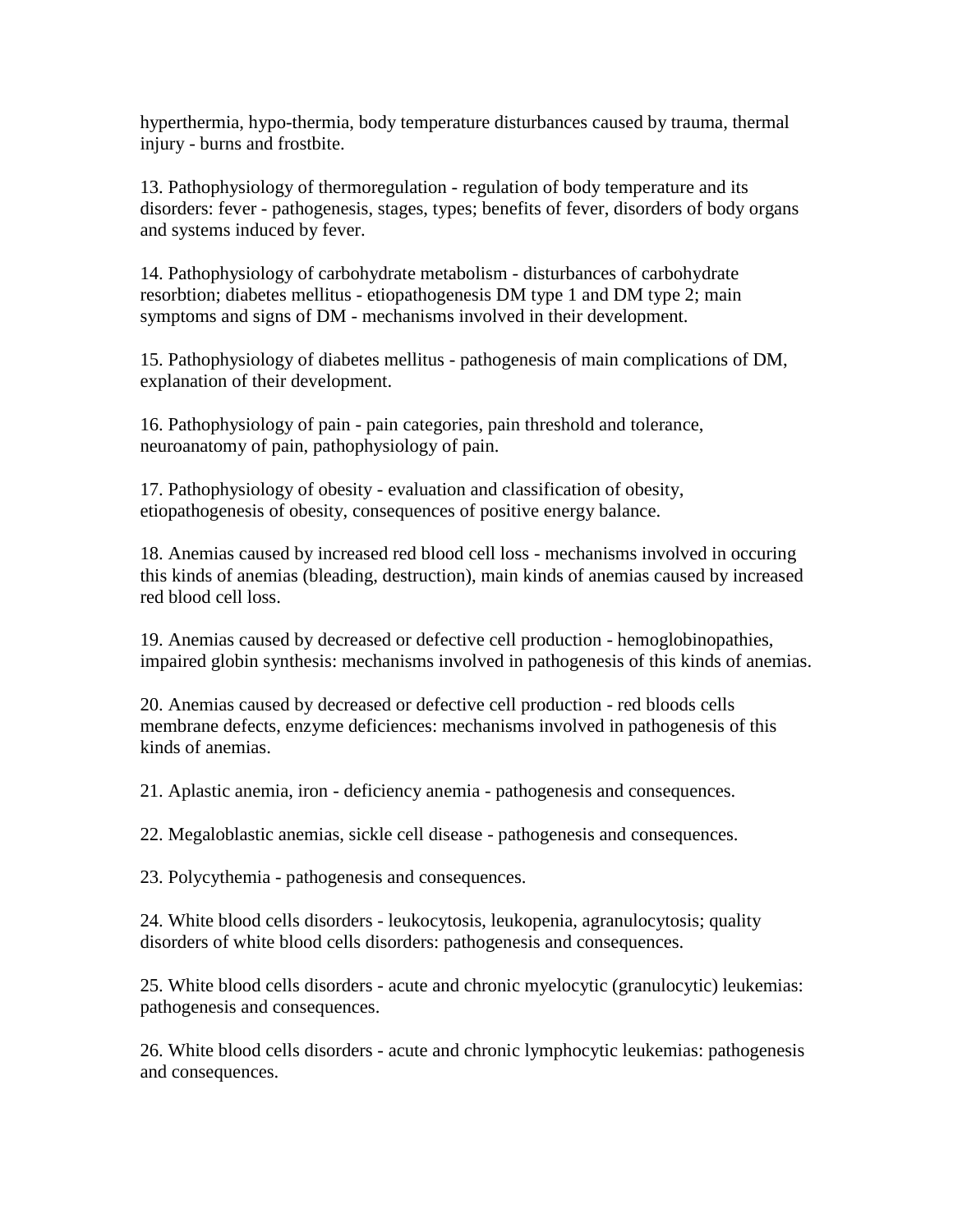27. Plasma cell dyscrasias - multiple myeloma, Waldenström°s macro- globulinemia: pathogenesis and consequences.

28. Abnormalities of hemostasis and coagulation - changes of hemostasis and coagulation caused by vascular defects: pathogenesis and consequences.

29. Abnormalities of hemostasis and coagulation - thrombocytosis and thormbocytopenia- pathogenesis and consequences.

30. Inherited and acquired plasma coagulation factors disorders - hemophilia, disseminated intravascular coagulation: pathogenesis and consequences.

31. Esophageal disorders - achalasia, diffuse esophageal spasm, esophagitis, tumor: pathogenesis and consequences.

32. Gastritis - acute and chronic; stomach cancer: pathogenesis and consequences.

33. Peptic ulcer disease - pathogenesis; mechanisms involved in peptic ulcer complications.

34. Malabsorbtion syndrome - pathogenesis and consequences.

35. Intestinal obstruction (ileus) - type of obstruction, pathogenesis and consequences.

36. Diverticular and inflammatory disease of the large intestine: pathogenesis and consequences.

37. Jaundice states - pathogenesis and consequences.

38. Hepatitis and cirrhosis - causes, pathogenesis, consequences.

39. Pathophysiology of portal hypertension, complications of portal hypertension: mechanisms involved in genesis of portal hypertension.

40. Pathophysiology of cholecystitis and cholelithiasis, complications, consequences.

41. Pancreatitis - causes, pathogenesis and consequences.

42. Valvular heart disease - mitral stenosis: pathogenesis, changes of hemodynamic, symptoms and signs - mechanisms of onset, consequences.

43. Valvular heart disease - mitral regurgitation: pathogenesis, changes of hemodynamic, symptoms and signs - mechanisms of onset, consequences.

44. Valvular heart disease - aortic stenosis: pathogenesis, changes of hemodynamic, symptoms and signs - mechanisms of onset, consequences.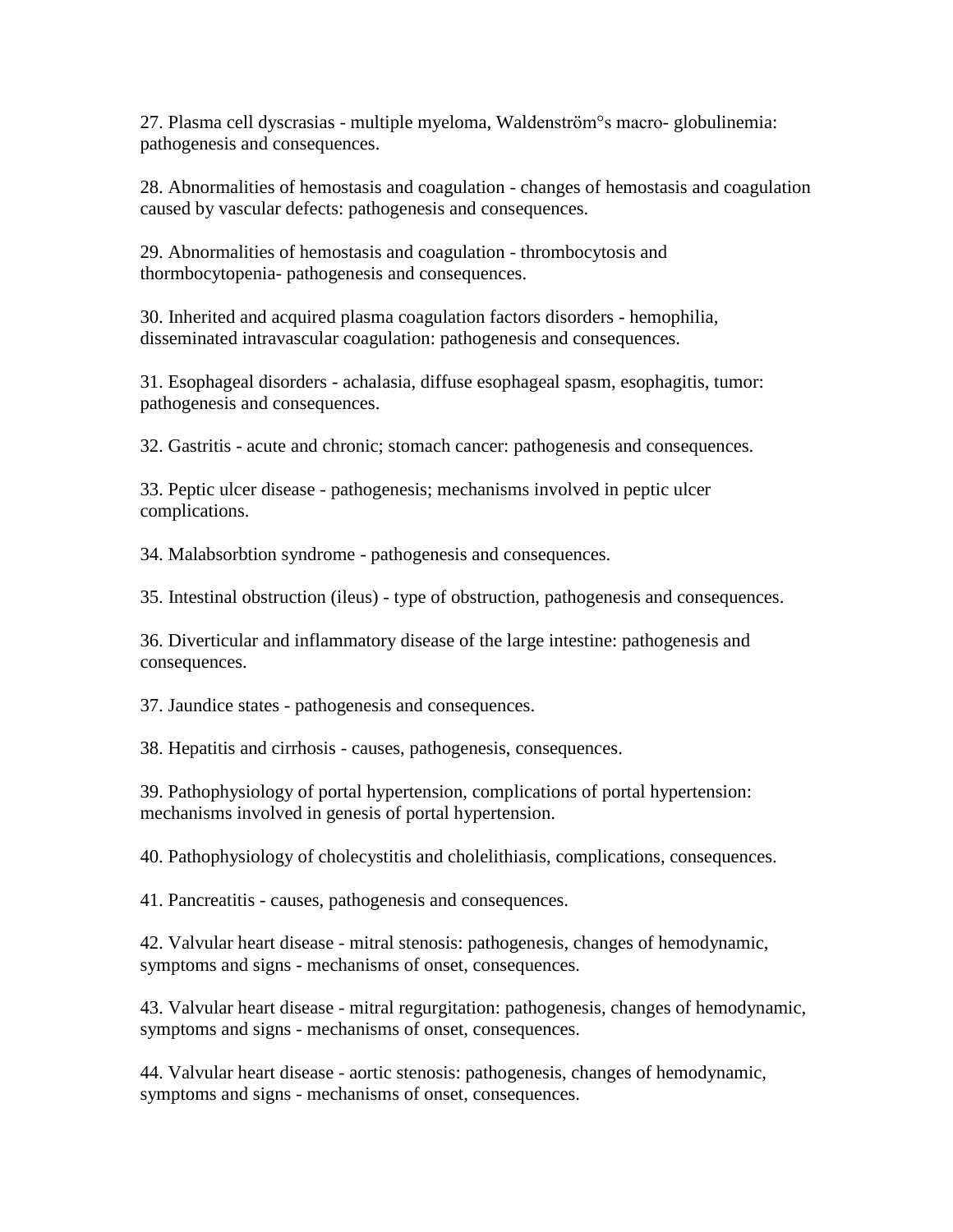45. Valvular heart disease - aortic regurgitation: pathogenesis and consequences.

46. Tricuspid valve disease, pulmonic valve disease - pathogenesis and consequences.

47. Pathophysiology of circulatory shock - cardiogenic shock, obstructive shock.

48. Pathophysiology of circulatory shock - general pathogenesis of shock; causes, stages (reversible and ireversible stages).

49. Pathophysiology of circulatory shock - pathogenesis of oligemic shock and distributive shock; causes and stages.

50. Ischemic heart disease- pathogenesis of electrophysiologic dysfunction of the heart caused by ischemia: dysrhythmias.

51. Ischemic heart diasease - pathogenesis of ischemic injury of the myocard.

52. Ischemic heart disease - pathogenesis of mechanic dysfunction of the heart caused by ischemia.

53. Acute, subacute, and chronic myocardial infarction - pathogenesis, mechanisms of signs and symptoms development, consequences.

54. Pathophysiology of congestive heart failure - systolic and diastolic heart failure, main mechanisms involved in heart failure development, consequences of heart failure.

55. Adaptive mechanisms of the heart to increased load - Frank-Starling mechanism; cardiac hypertrophy; catecholamines; renin-angiotensin-aldosteron; preload, afterload.

56. Dysrhythmias caused by changes of normal automaticity,by abnormal automaticity.

57. Dysrhythmias caused by abnormal conduction and by combination of abnormal automaticity and abnormal conduction.

58. Dysrhythmia - escape beats (passive heterothopy),premature activation of the atria and ventricle (active heterothopy),ventricular tachycardia, ventricular flutter and fibrillation.

59. Dysrhythmia - atrial flutter and fibrillation.

60. Inherited heart diseases - without shunt, left to right shunt, right to left shunt.

61. Silent ischemic heart disease - pathogenesis and consequences.

62. Disturbances of circulation - hyperemia,hemorrhage,thrombosis, atherosclerosis.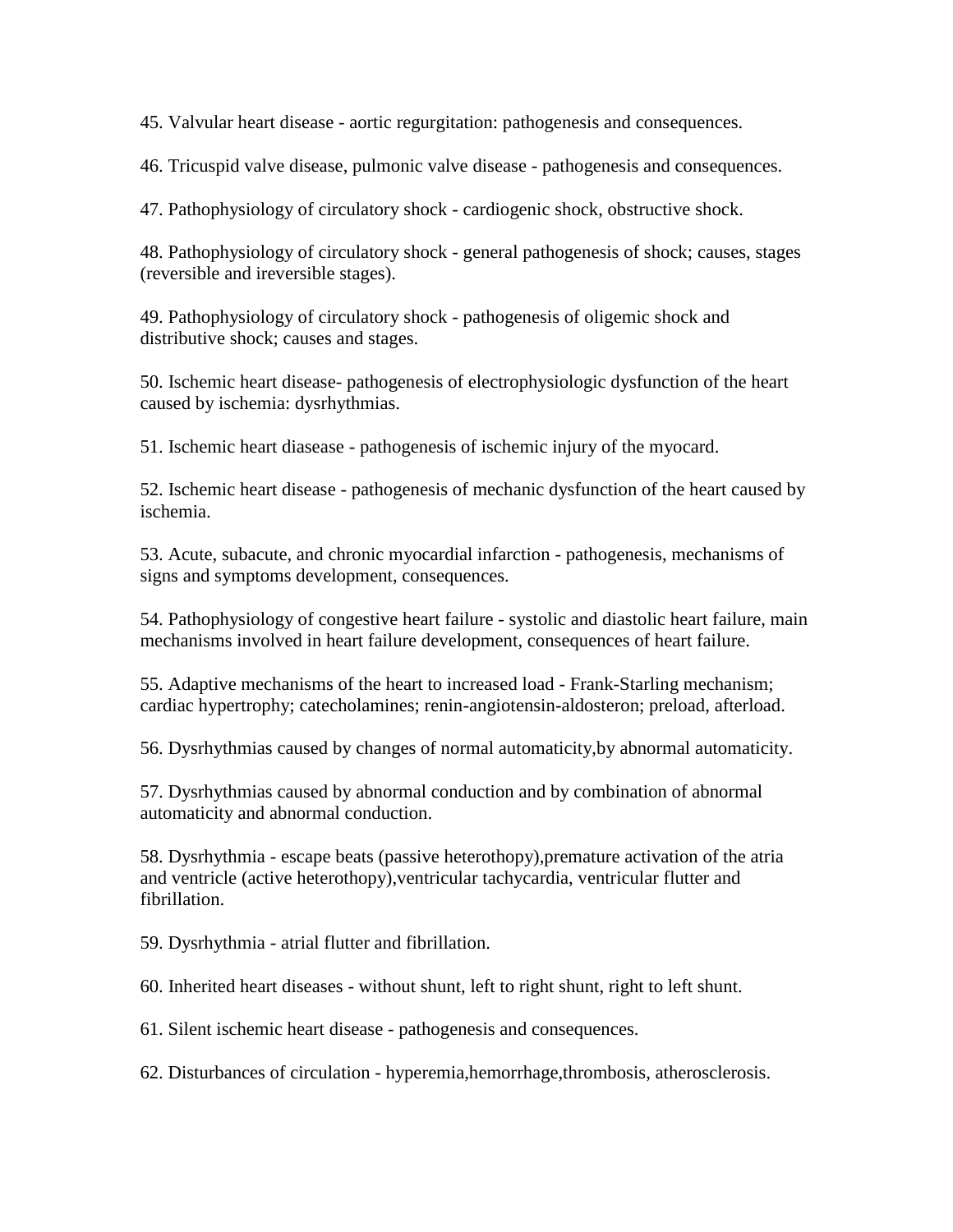63. Pathophysiology of thromboembolic venous disease,postthrombotic syndrome.

64. Pathophysiology of systemic hypertension - definition, classification, mechanisms of primary (essential hypertension).

65. Pathophysiology of systemic hypertension - complications of the hypertension, secondary forms of hypertension.

66. Pathophysiology of systemic hypotension, syncope.

67. Cardinal signs and symptoms of respiratory diseases - mechanisms involved in development of these symptoms and signs (cough, sputum, hemophtysis, dyspnea, chest pain, digital clubbing, cyanosis, hypercapnia, hypocapnia, hypoxemia and hypoxia.

68. Pathogenetic mechanisms involved in obstructive lung disease, main kinds of obstructive lung diseases.

69. Pathogenetic mechanisms involved in restrictive diseases of respiratory system.

70. Disturbances of lung ventilation and disturbances of distribution of ventilation mechanisms involved.

71. Disturbances of lung circulation and alveolar-capillary gas transport mechanisms involved.

72. Disturbances of regulation of breathing - mechanisms involved, consequences.

73. Disturbances of ventilation - perfusion ratio - mechanisms involved, consequences.

74. Respiratory failure - acute and chronic, causes, mechanisms; influence of hypoxia and hypercapnia on body organs and systems.

75. Pulmonary function tests changes in patients suffering from obstructive lung disease.

76. Changes of pulmonary function tests in patients suffering from restrictive diseases of the respiratory system.

77. Pathophysiology of chronic bronchitis and emphysema.

78. Pathophysiology of bronchial asthma.

79. Respiratory defense mechanisms - classification, disturbances, consequences.

80. Anoxia in disease - types of hypoxia, mechanisms involved in their development.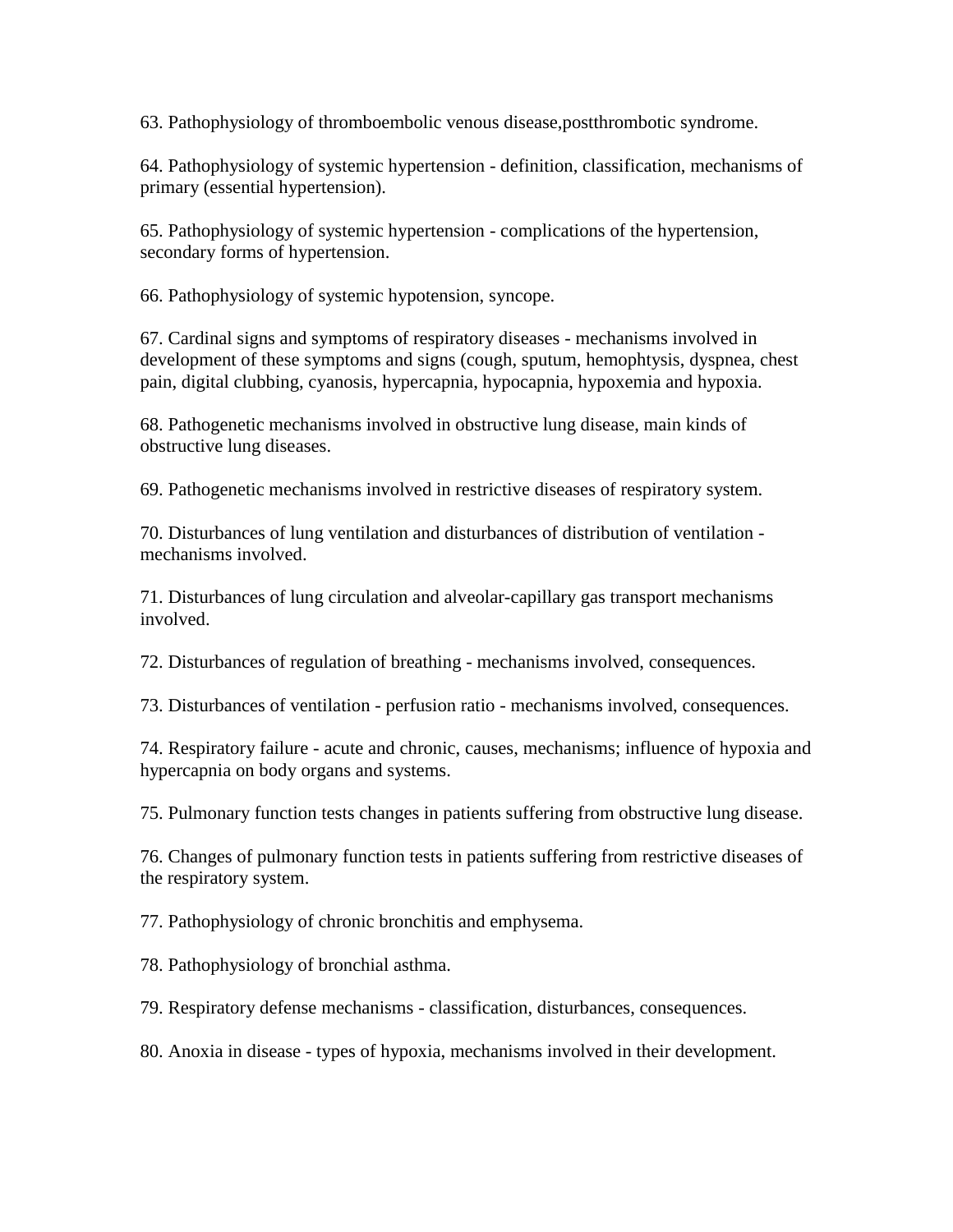81. Oxidants and antioxidants - balance between oxidants and antioxidants, mechanisms involved in disturbance of balance between oxidants and antioxidants, consequences.

- 82. Glomerular disorders.
- 83. Tubular disorders.
- 84. Pathophysiology of nephrotic syndrome.
- 85. Pathophysiology of acute and chronic glomerulonephritis
- 86. Pathophysiology of urinary tract obstruction
- 87. Pathophysiology of acute and chronic pyelonephritis
- 88. Pathogenesis of renal edema
- 89. Pathophysiology of acute renal insufficiency (failure)
- 90. Pathophysiology of chronic renal insufficiency (failure)
- 91. Pathogenesis of renal stones (nephrolithiasis)
- 92. Pathogenesis of renal disorders caused by chronic arterial hypertension
- 93. Pathophysiology of uremic syndrome

94. Pathophysiology of cerebral ischemia and hemorrhage - mechanisms involved in cerebral ischemia - consequences of cerebral ischemia

- 95. Extrapyramidal syndromes pathogenesis, consequences
- 96. Myasthenia gravis
- 97. Increased intracranial pressure pathogenesis, consequences
- 98. Spinal shock, spinal cord injury
- 99. Pathophysiology of cerebellum
- 100. Pathophysiology of thalamus and hypothalamus
- 101. Pathophysiology of brain stem
- 102. Pathophysiology of brain tumors and spinal cord tumors